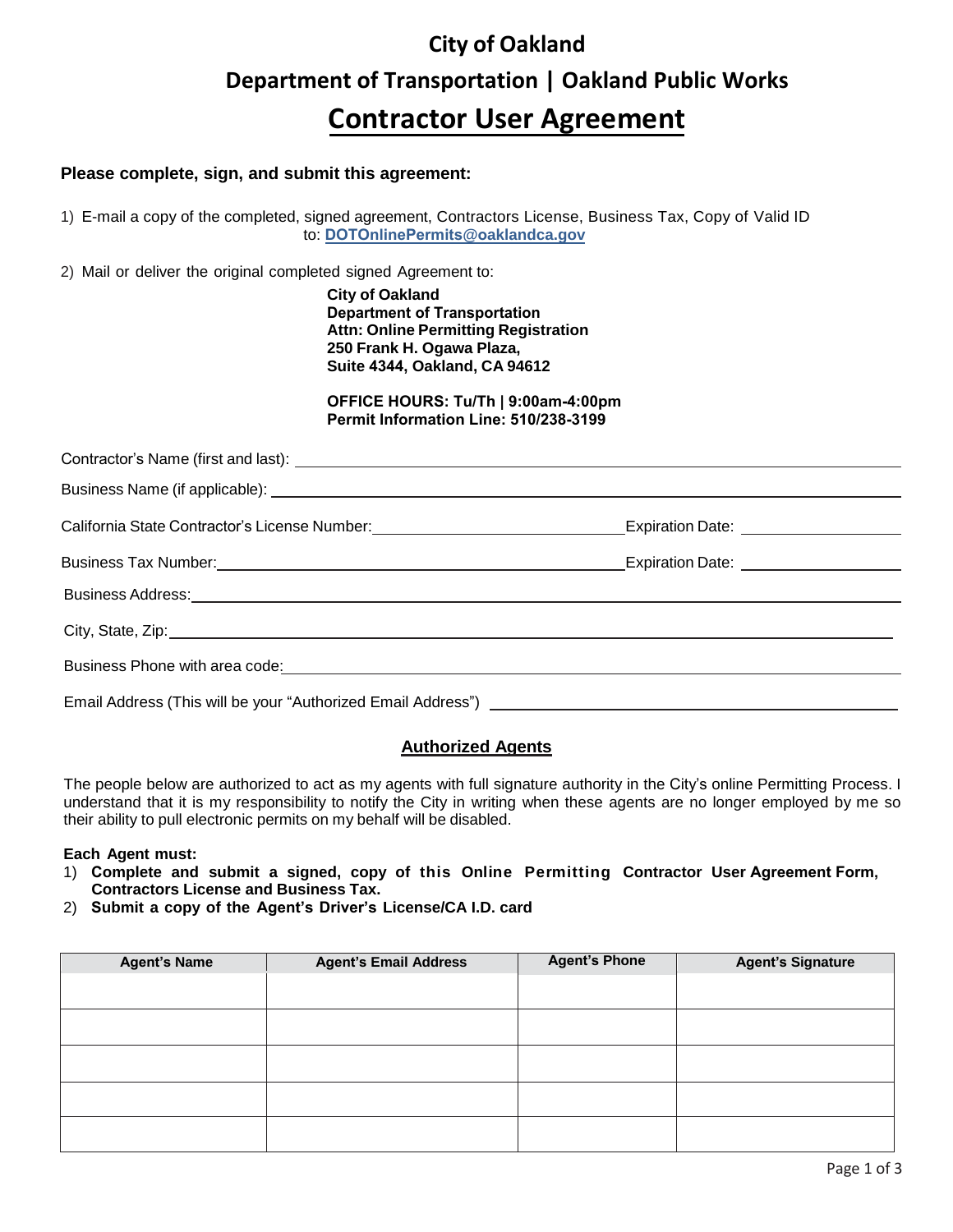## **Worker's Compensation Declaration and Insurance Information**

Failure to secure Worker's Compensation Coverage is unlawful and shall subject an employer to criminal penalties and civil fines up to one hundred thousand dollars (\$100,000), in addition to the cost of compensation, damages as provided for in section 3706 of the Labor Code, interest, and attorney's fees.

I hereby affirm under penalty of perjury one of the following declarations for each permit applied for:

- I have and will maintain a certificate of consent to self-insure for workers' compensation, issued by the Director of Industrial Relations as provided for by Section 3700 of the Labor Code, for the performance of the work for which a permit is issued.
- I have and will maintain workers' compensation insurance, as required by Section 3700 of the Labor Code, for the performance of the work for which this permit is issued.
- I certify that, in the performance of any work for which a permit is issued, I shall not employ any person in any manner so as to become subject to the workers' compensation laws of California, and agree that, if I should become subject to the workers' compensation provisions of Section 3700 of the Labor Code, I shall forthwith comply with those provisions.

Policy Number: <u>Contract Contract Contract Contract Contract Contract Contract Contract Contract Contract Contract Contract Contract Contract Contract Contract Contract Contract Contract Contract Contract Contract Contract</u>

Amount of Coverage:

## **Contractor Agreement**

In addition to in-person permitting and application processing, electronically submitting building permit applications, paying related fees, and issuing permits electronically ("Electronic Permit Service") is available at the City of Oakland – Bureau of Building.

#### By submitting this agreement, I, the undersigned applicant, agree to the following terms and conditions of the **Electronic Permit Service described herein.**

**1. Indemnification.** I hereby agree, to the maximum extent permitted by law, to defend (with counsel acceptable to the City), indemnify, and hold harmless the City of Oakland, the Oakland City Council, the City of Oakland Redevelopment Agency, the City of Oakland Redevelopment Successor Agency, the Oakland City Planning Commission and their respective agents, officers, volunteers, and employees (collectively called "City") from any liability, damages, claim, judgment, loss (direct or indirect), action, causes of action or proceeding (including legal costs, attorneys' fees, expert witness or consultant fees, City Attorney or staff time, expenses or costs) (collectively called "Action") against the City to attack, set aside, void or annul any permit issued under the Electronic Permit Service, or arising out of or in any way related to any permit issued using the Electronic Permit Service or the use or occupancy of the public right-of-way, public easement, or any sidewalk, street or sub-sidewalk or otherwise by virtue thereof, and will in all things strictly comply with the conditions under which any permit is granted, regardless of negligence of the City. The City may elect, in its sole discretion, to participate in the defense of said Action and the applicant shall reimburse the City for its reasonable legal costs and attorneys' fees. This Indemnification section shall survive termination, extinguishment or invalidation of the permit. I further certify that I am the owner of the property involved in any permit issued or that I am fully authorized by the owner to access the property and perform the work authorized by any permit issued.

**2. Modification and Termination of Service.** At any time, City or applicant, at its sole discretion, may discontinue its use of the Electronic Permit Service. At any time, City, at its sole discretion, also may terminate the undersigned applicant's account and require the applicant to submit all future building permit applications in person or by mail. City shall not be liable to the undersigned applicant or any third party for any modification to or discontinuance of the Electronic Permit Service. Upon termination of the undersigned applicant's account, all information retained in that account will be deleted.

**3. Applicant Conduct.** The undersigned applicant shall comply with this Agreement and all local, state, and federal laws and regulations while using the Electronic Permit Service. The undersigned applicant shall not: (a) interfere with the use and enjoyment of the Electronic Permit Service by other users; (b) impersonate any person or entity or misrepresent its